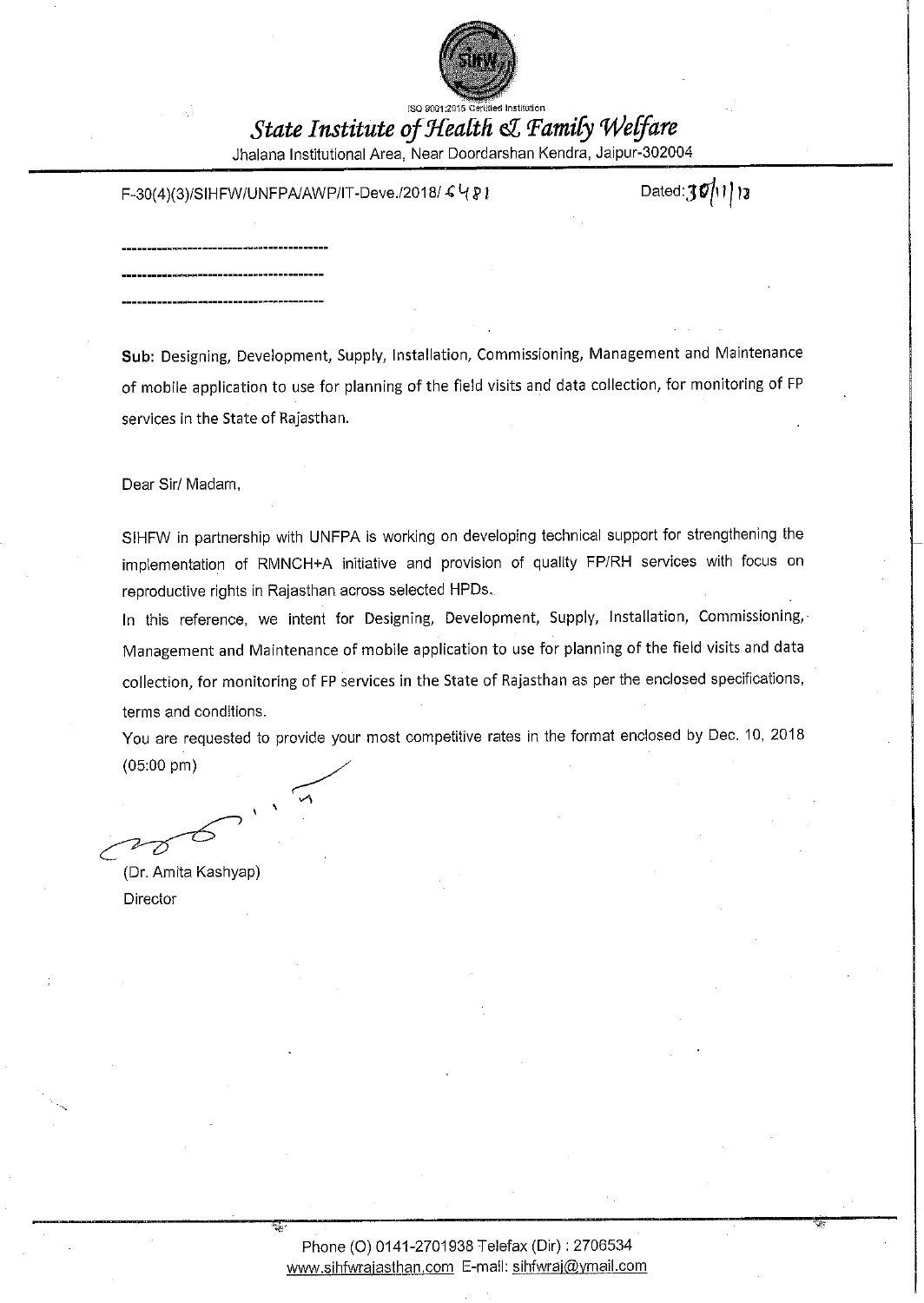## **Project Profile**

## **1. Name of the Project**

Designing, Development, Supply, Installation, Commissioning, Management and Maintenance of mobile application to use for planning of the field visits and data collection, for monitoring of FP services in the State of Rajasthan.

# **2. Objectives**

The key objectives to be achieved through this project are:

- a. To strengthen the monitoring of FP services at the field
- b. To facilitate the consolidation of the field visits plan of the Officials for monitoring the quality of FP services
- c. To support the Officials in undertaking the monitoring of FP services in a structured manner
- d. To develop a mobile application for data collection during the visits for monitoring of FP services

## **3. Brief Description of the Project**

- Total project period (duration) would be till December 2018.
- With the objective to use for to use for planning of the field visits and data collection, for monitoring of FP services in the State of Rajasthan
- In order to ensure the availability of FP services and to improve the quality, it is very important to ensure the regular monitoring of the FP services. Though currently monitoring visits are undertaken by officials at different levels however there is need to make it more structured and facilitate the data collection & consolidation
- In order to improve the monitoring of FP services, development of mobile application will be undertaken to facilitateplanning of the filed visits & data collection from the monitoring visits.

# **4. Scope of Services**

- 1. The overall scope is Designing, Development, Supply, Installation, Commissioning, Management and Maintenance of mobile applicationto use for planning of the field visits and data collection, for monitoring of FP services in the State of Rajasthan.
- 2. The successful bidder shall Design, Develop, Supply, Commission, Configure, Test, Implement, Manage and Maintain the mobile application to use for planning of the field visits and data collection, for monitoring of FP services in the State of Rajasthan.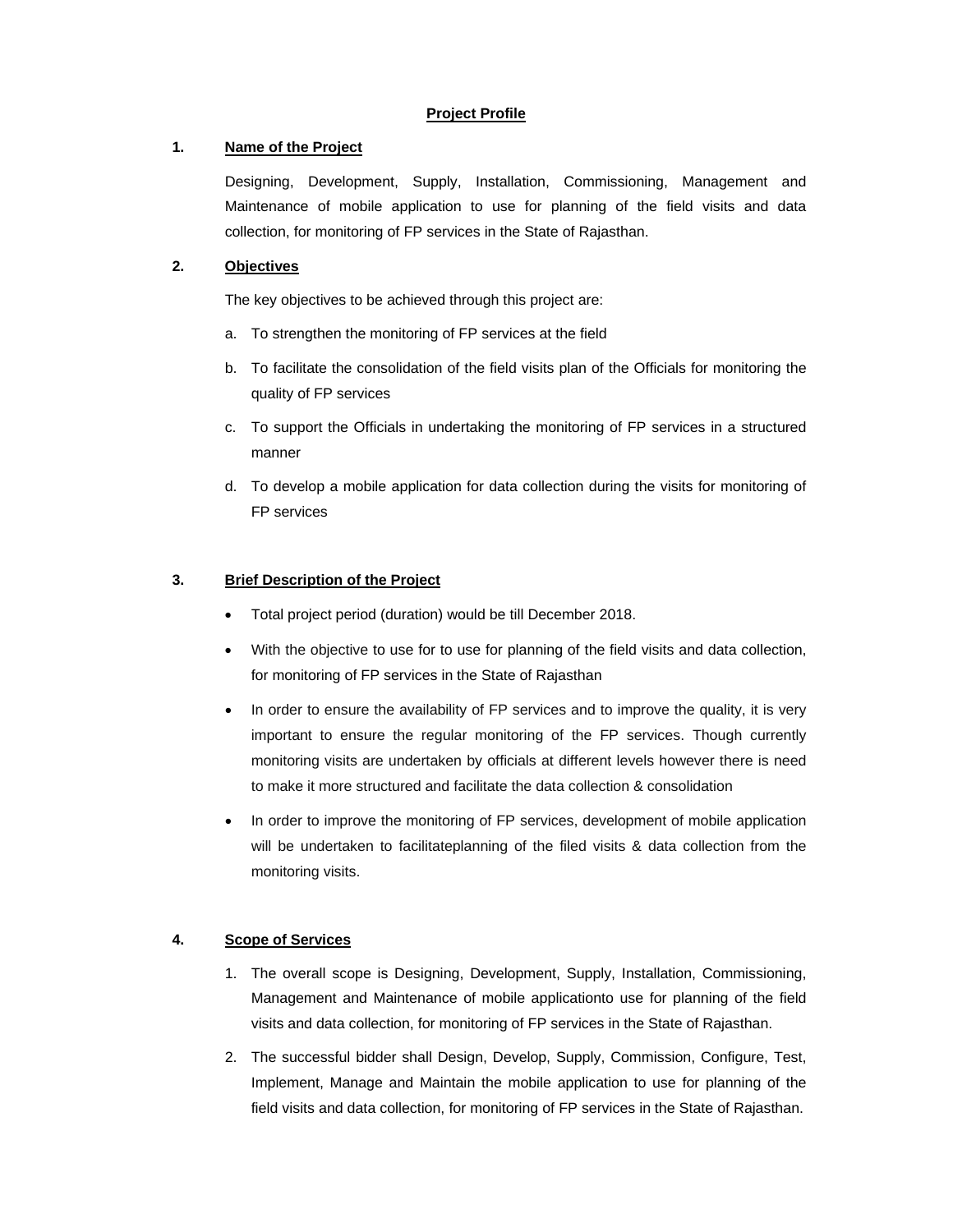- 3. The bidder shall provide help desk number to extend necessary support and recording complaints related to operations of mobile application. All complaints should be resolved to the satisfaction of client. If the complaint is still not resolved the client reserves the right to terminate the contract.
- 4. The successful bidder shall provide operational training to the identified officers/ staff/ stake holders at State without any extra cost.
- 5. Major modules to be covered under the system are as follows:-
	- A. Field visit plans Facility wise plan for visit
	- B. Field visit checklist:-Checklist to be used during the field visits
	- C. Data collection: Data collection during the field visits
	- D. Reports & Analysis (downloadable in MS Excel and PDF):
		- (i) Status of plans
		- (ii) Status of visits
	- E. User Management:
		- (i) Admin
		- (ii) State
		- (iii) District
		- (iv) Block
		- (v) Report Viewer (State, District. Block)
		- (vi) Service Provider
	- F. Feedback
		- (i) Feedback Type (Suggestion/ Query/ Problem)
		- (ii) Detail
		- (iii) Attachment (PDF only)
		- (iv) Reply (It should be available to Admin for updation of response/ reply)
	- G. Photo gallery
	- H. Home Page:
		- (i) About the initiative
		- (ii) Guidelines
		- (iii) Login
		- (iv) Circulars/ Office Orders/ Formats
		- (v) Contact Us
	- I. Other Modules/ reports as per the requirements
- 6. The successful bidder shall provide support in operations of the mobile application during the project period.
- 7. The successful bidder shall store the data at central server managed by the bidder. It will be the responsibility of the bidder to provide consolidated monthly data backup to State HQ and same should be kept safe also with themselves
- 8. The successful bidder should provide remote support through dedicated email, telephone/ mobile number and manpower.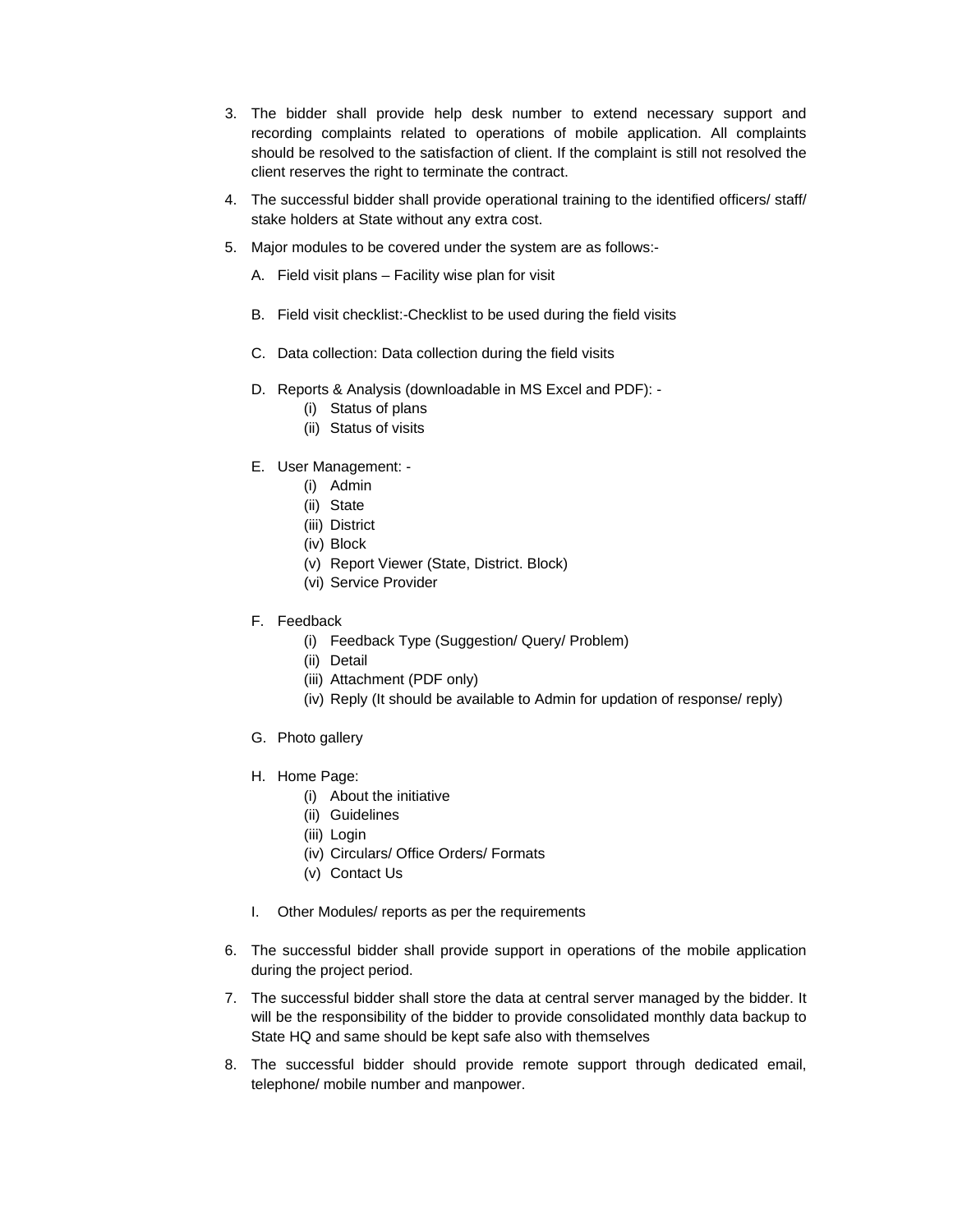- 9. The successful bidder shall prepare all necessary user manual, power point presentation and documentation for the project.
- 10. All type of Server Hardware, Software, Database, Data Storage, Connectivity, Networking Equipments, Antivirus, Intrusion Software, Security Audits etc required for central server shall be used by the successful bidder of its own.
- 11. It would be the responsibility of the successful bidder to use high end capacity server hardware, software, bandwidth connectivity and security of software etc to provide the quality service required by the SIHFW.
- 12. The Intellectual Property Rights (IPR) of online software designed, developed, license etc created for the NHM would be the property of the SIHFW and transferable to SIHFW at the end of this Project.
- 13. It would be the full responsibility of the successful bidder to provide complete backup of all Developed/ Used Application Software (latest & updated version) and whole Database of the complete project period. Successful Bidder would also provide support in transfer and installation of Developed Application & Complete Database on the Servers suggested by SIHFW and makes it fully operational without any extra cost/ charges.
- 14. It would be the responsibility of the successful bidder to provide complete backup of Application Software & Data backup of complete project period at State Level on external HDD at the end of the project. The storage media shall be provided by the SIHFW.

### **TECHNICAL COMPLIANCE**

## **General Technical Requirements**

- 1. SIHFW intends to develop mobile application to use for planning of the field visits and data collection, for monitoring of FP services in the State of Rajasthan.
- 2. Proposed system shall have the dashboard for various levels State/ District/ Facility.
- 3. Proposed system shall have provision to capture the findings from monitoring visits.
- 4. Proposed system shall have ability to generate the various analytical reports, graphical reports, etc which is downloadable in MS Excel and PDF format.
- 5. As per the industry standard User Authentication System and User Roles framework, as the users are located across the various locations/ levels in the state.
- 6. The system shall support multiple concurrent user queries/ transactions.
- *7. The vendor should have developed at least 5 online softwares (functional) in the area of medical & health*
- 8. All the cost related to domain, server, backup & any other related cost has to be bear by the vendor.
- 9. No additional cost will be accepted later on

#### **Access, Roles and Users**

Entire set of applications their features shall provide for various levels of secure access based on defined roles and responsibilities within SIHFW & NHM based on units (CMHO/ RCHO/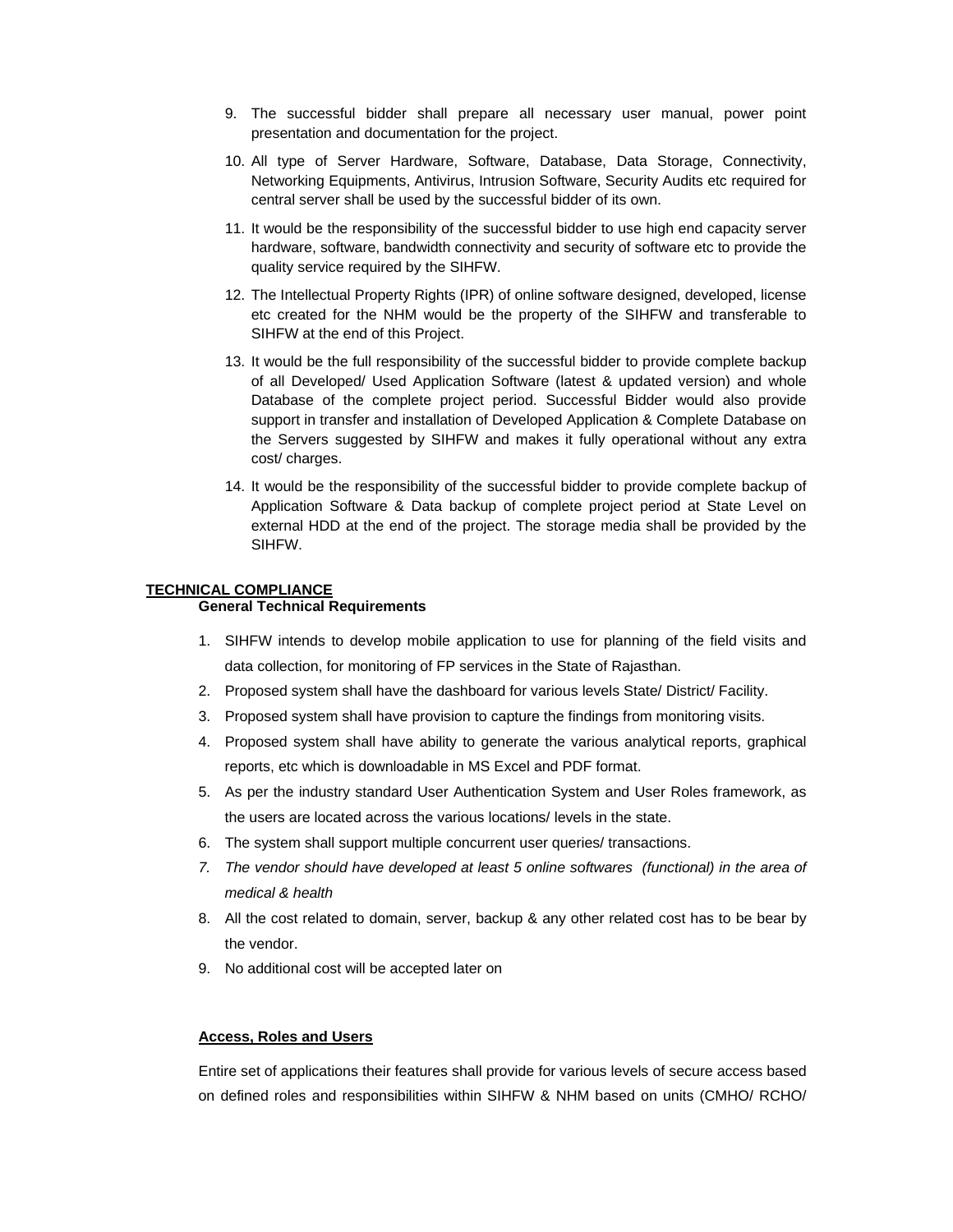Individuals/ State HQ). Access shall support multiple roles for a single user and also support delegation as per operational norms of SIHFW & NHM.

#### **Reporting Features**

Some illustrative reports are detailed below.

- a. Status of field visit plan
- b. Status of Visits

While this is not a comprehensive list, successful bidder is required to undertake a detailed study of the report requirements and the system should be able to configure easily and quickly new reports or context sensitive information that requires to be extracted out of the information elements stored in the system.

#### **Details of Operations**

- 1. Operations at State HQ and Institutions level for desired information, monitoring and analyzing the status would be done by designated officials/ staff/ employees. But support in operations would be provided by the successful bidder.
- 2. The responsibilities of the successful bidder include, but not limited to:
	- a. Keeping a watch on the health of the system to ensure minimum downtime of each of the components and to keep sufficient reserve stock of hardware devices.
	- b. Maintaining and upgrading the software components of the system.
	- c. Conduct server and database maintenance activities at central server in a scheduled manner and during off-peak hours (preferably on Saturday/ Sunday or Holiday with prior permission and information display on web-portal)
	- d. Informing concerned staff in case of any component failure.

#### **Documentation**

The successful bidder shall prepare all necessary documentation for the project, and provide this to SIHFW or its designated officials/ employees for review, approval, record, reference etc as mentioned in this ToR. Some of the documents (but not limited to) to be provided include -

- 1. During installation and post installation, the successful bidder shall provide documentation on As-Built components /customized components to SIHFW. The documentation should consist of all the configuration details, diagrams, test plans, administration manuals, setup guides etc as minimum.
- 2. The training, operational and user manuals should be in English.
- 3. Any other document(s) deemed necessary for implementation, operation and maintenance of the hardware and network equipments and the overall system.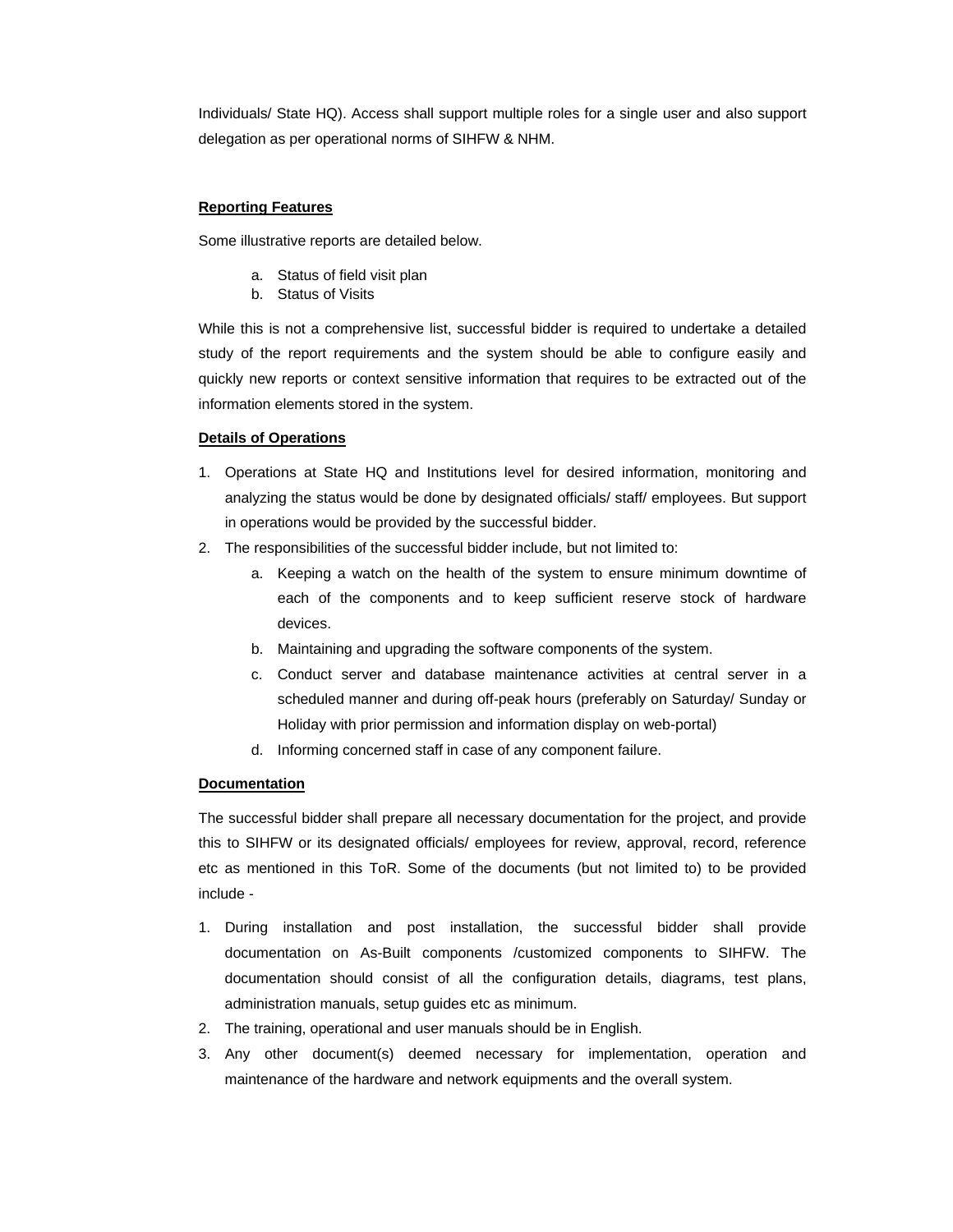## **Training of Users**

- 1. The selected bidder shall provide training to system users to efficiently use the system.
- 2. The number of people to be trained would be specified by SIHFW well before the training schedule starts.
- 3. Training needs to be conducted based on a requisite mix of theory & practical operational sessions. The trainings should be conducted in Hindi/English.

# **7. Project Implementation Plan**

| SNo. | <b>Activity</b>                                                   | <b>Timeline</b>                |  |
|------|-------------------------------------------------------------------|--------------------------------|--|
|      | <b>Phase-I</b>                                                    |                                |  |
| 1.   | <b>Project Start</b>                                              | T1 (within 1 day of            |  |
|      |                                                                   | award of contract)             |  |
| 2.   | Application designing, development, testing and user acceptance   | $T2 = T1 + 5$ days             |  |
|      | testing. Installation and configuration of system Preparation and |                                |  |
|      | submission of training manual, user manual etc.                   |                                |  |
|      | <b>Phase-II</b>                                                   |                                |  |
| 3.   | Training of staff at State HQ and Go-Live of software.            | $T3 = T2 + 7$ days             |  |
| 4.   | After Go-Live, smooth operations of software                      | Till 31 <sup>st</sup> December |  |
|      | $\sim$<br>______<br>.                                             | 2018                           |  |

*Note:* The time line to Go-Live the project is 10 days from the award and acceptance of the tender. However, the awardee may complete the phases before the above stated timeline.

### **Other terms and conditions**:

- 1. Provide GST number
- 2. Provide PAN number
- 3. The vendor should have developed at least 5 online softwares (functional) in the area of medical & health
- 4. Provide after sales maintenance support
- 5. Payment shall be made after successful installation and functioning to the satisfaction of UNFPA.
- 6. TDS shall be deducted as per norms.